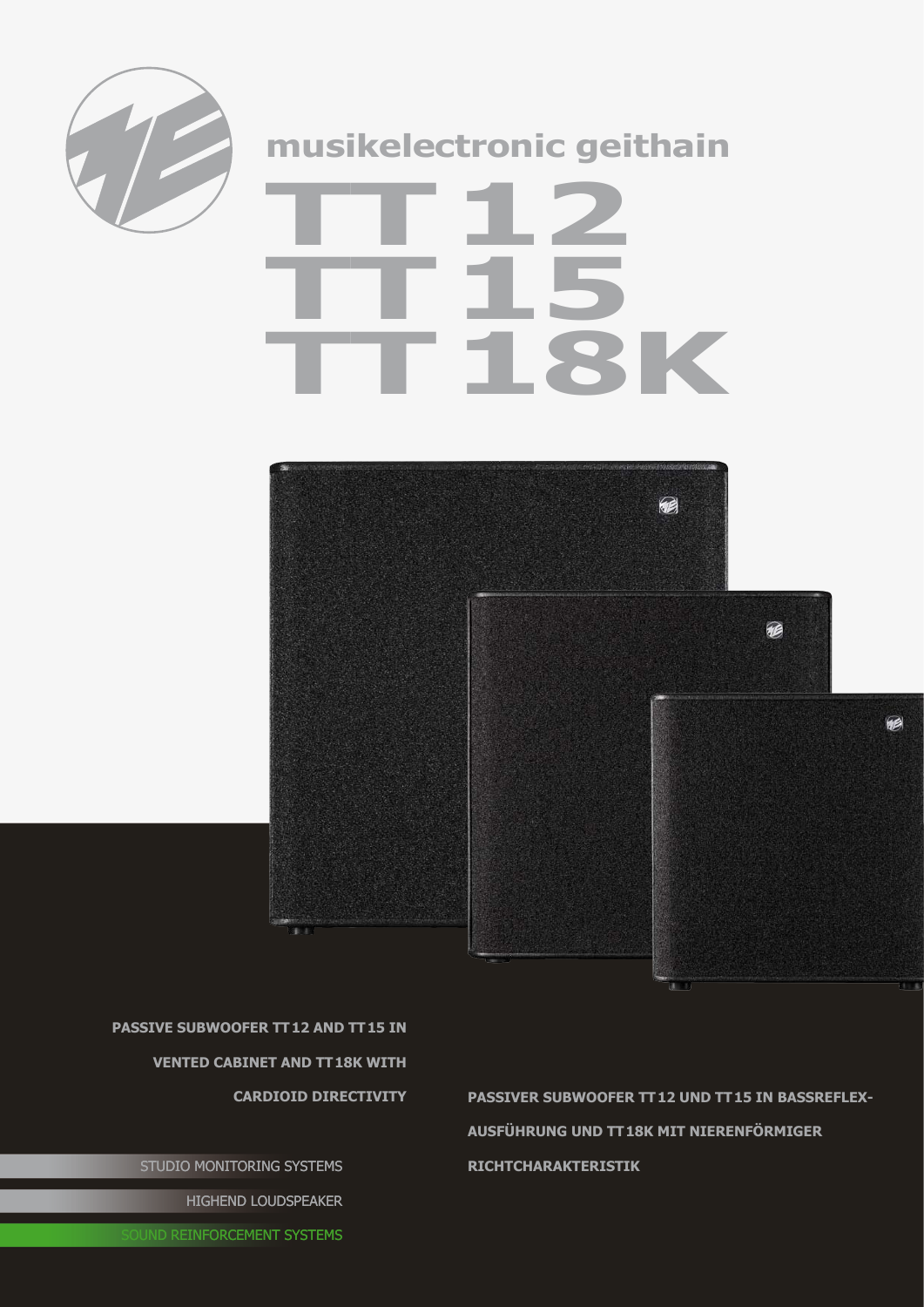The bass reinforcement systems TT12,<br>TT15 and TT18K extend the low frequency transmission range of our TS series speakers by more than one octave. Depending on the application and the required maximum level, there are three different models to choose from. Beginning with compact 12- and 15-inch bass reflex systems to the high power subwoofer with 18-inch long-throw driver and cardioid technology, the devices harmonize perfectly with our mid top cabinets from the TS series, both technically and visually. High dynamics and low distortions characterize these systems. In addition to the technical advantages of the subwoofers from ME Geithain all units feature a sturdy cabinet made of ply hardwood, impact-resistant polyurethane-based coating, lateral pocket handles and a M20 top hat fitting for attaching an adjustable pole.

The front is secured against damages optically neutral by a perforated steel grille fronted by acoustic foam.

**D**ie Beschallungs-Basslautsprecher TT12,<br>TT15 und TT18K erweitern den Tieftonübertragungsbereich unserer Topteile um mehr als eine Oktave. Je nach Anwendungsfall und benötigtem Maximalpegel stehen drei verschiedene Modelle zur Auswahl. Vom kom pakten 12- und 15-Zoll-Bassreflexsystem bis hin zum Hochleistungssubwoofer mit 18-Zoll-Langhubtreiber und Bassnieren-Technologie harmonieren die Geräte technisch und optisch hervorragend mit unseren Topteilen aus der TS-Serie. Hohe Grenzdynamik und Verzerrungsarmut zeichnen diese Systeme aus. Neben den technischen Vorzügen der Subwoofer aus dem Hause Geithain eint alle Geräte ein robustes Gehäuse aus mehrfach verleimten Multiplex-Hartholz, schlagfestem Lack auf Polyurethan-Basis, seitlich eingelassenen Griffen und ein M20-Gewindflansch zur Anbringung eines Stativrohres.

Die Front wird gegen Beschädigung, optisch neutral, von einem Stahllochblech mit vorgesetztem Akustikschaum abgedeckt.

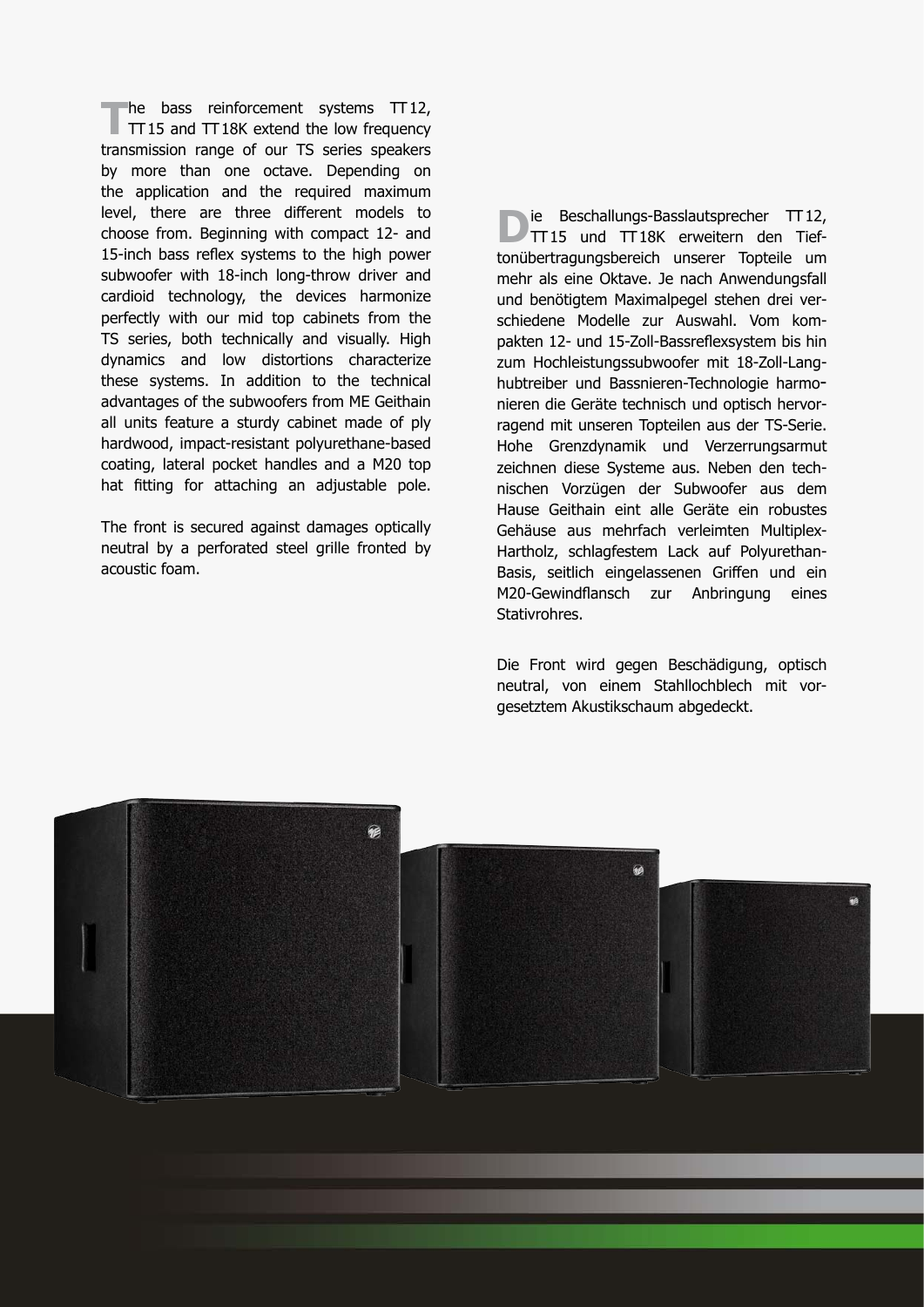## **SPECIFICATIONS**

Cabinet type TT12 TT15 TT18K vented cabinet vented cabinet cardioid directivity Maximum SPL TT12 TT15 TT18K 124dB peak /  $r = 1$  m (3'3") 127dB peak /  $r = 1$  m (3'3") 130dB peak /  $r = 1$  m (3'3") Frequency response 40Hz ... 180Hz −6dB with controller Sensitivity messured at 1 W TT12 TT15 TT18K 91dB /  $r = 1$  m (3'3") 94dB / r = 1m (3′3″) 97dB /  $r = 1$  m (3'3") Maximum input power TT12 TT15 TT18K 1,600W 1,600W 2,000W Nominal input power TT12 TT15 TT18K 800W 800W 1,000W Nominal impedance 8Ω Input connector 2× Speakon NL4 (parallel) **Transducers**  TT12 TT15 TT18K 12″ cone 15″ cone 18″ cone Mechanical dimensions (w x h x d) TT12 TT15 TT18K  $470 \times 470 \times 510$  (18.50" × 18.50" × 20.08")  $550 \times 550 \times 600 (21.65" \times 21.65" \times 23.62")$  $660 \times 660 \times 590 (25.98" \times 25.98" \times 23.23")$ **Weight**  TT12 TT15 TT18K 32kg (70.4lbs) 37kg (81.4lbs) 47kg (103.4lbs) Environmental specifications operating temperature storage temperature relative humidity +15°C ... +35°C (+59°F ... +95°F) −25°C ... +45°C (−13°F ... +113°F) 45% ... 75% Design of the cabinet lumber-core plywood with scratch proof structure coating black RAL9005, other colours optional

## **TT18K TT15 TT12**

integrated top hat fitting for speaker poles with M20 thread